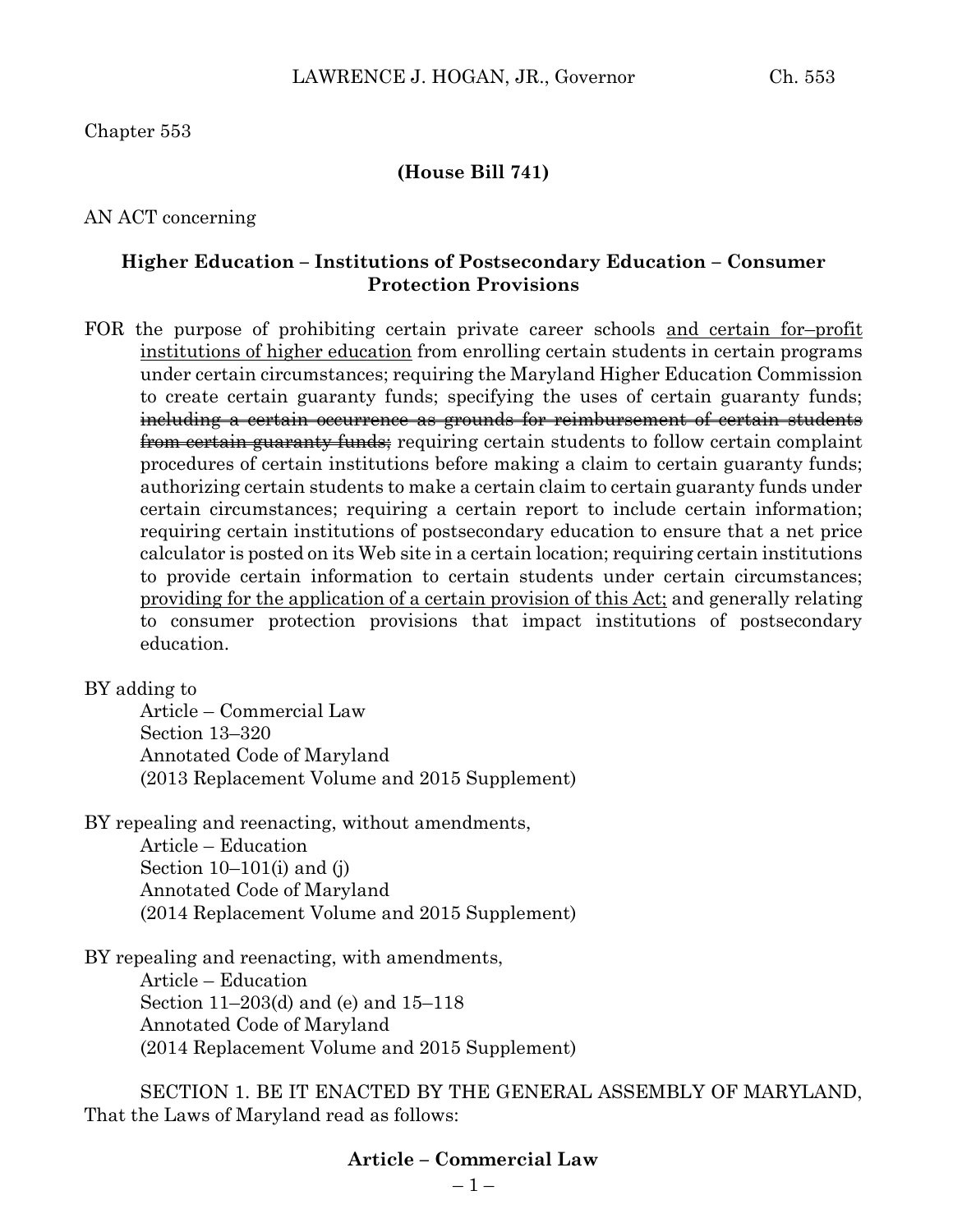#### **13–320.**

**A PRIVATE CAREER SCHOOL OR FOR–PROFIT INSTITUTION OF HIGHER EDUCATION, AS DEFINED UNDER § 10–101(J) 10–101 OF THE EDUCATION ARTICLE, MAY NOT ENROLL A STUDENT IN A PROGRAM THAT IS INTENDED TO LEAD TO EMPLOYMENT IN A FIELD THAT REQUIRES LICENSURE OR CERTIFICATION IN THE STATE IF:**

**(1) SUCCESSFUL COMPLETION OF THE EDUCATIONAL COURSE OFFERINGS IN THE PROGRAM AT THE PRIVATE CAREER SCHOOL OR FOR–PROFIT INSTITUTION OF HIGHER EDUCATION WILL NOT MEET THE STATE EDUCATIONAL REQUIREMENTS FOR LICENSURE OR CERTIFICATION;**

**(2) THE PRIVATE CAREER SCHOOL DOES NOT HOLD THE APPROPRIATE ACCREDITATION RECOGNIZED BY THE LICENSING ENTITY OF THE STATE; OR**

**(2) THE STATE ENTITY THAT LICENSES OR CERTIFIES INDIVIDUALS IN THE FIELD REQUIRES AS A CONDITION OF LICENSURE OR CERTIFICATION THAT THE PRIVATE CAREER SCHOOL OR FOR–PROFIT INSTITUTION OF HIGHER EDUCATION ATTENDED BY THE INDIVIDUAL SATISFIES A STATUTORY OR REGULATORY REQUIREMENT, AND THE SCHOOL DOES NOT SATISFY THE REQUIREMENT; OR**

**(3) THE PRIVATE CAREER SCHOOL OR FOR–PROFIT INSTITUTION OF HIGHER EDUCATION IS AWARE OR REASONABLY SHOULD HAVE BEEN AWARE OF ANY OTHER CHARACTERISTICS OF THE STUDENT OR OF THE PROGRAM FACTORS THAT WOULD MAY LEAD TO THE INELIGIBILITY OF THE STUDENT TO SEEK PURSUE OR OBTAIN LICENSURE OR CERTIFICATION IN THE STATE.**

#### **Article – Education**

 $10-101$ .

(i) (1) "Institution of postsecondary education" means a school or other institution that offers an educational program in the State for individuals who are at least 16 years old and who have graduated from or left elementary or secondary school.

(2) "Institution of postsecondary education" does not include:

(i) Any adult education, evening high school, or high school equivalence program conducted by a public school system of the State; or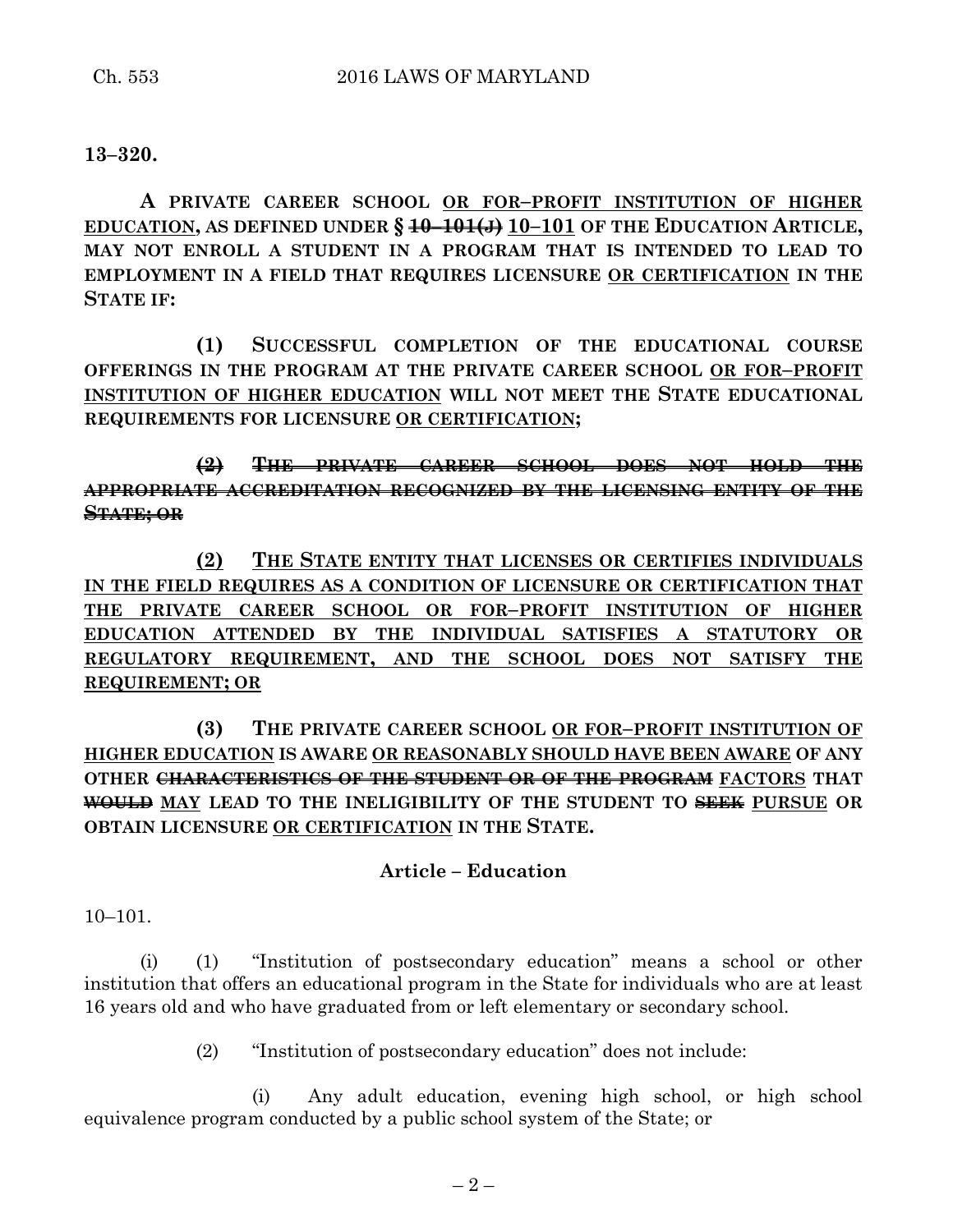(ii) Any apprenticeship or on–the–job training program subject to approval by the Apprenticeship and Training Council.

(j) "Private career school" means a privately owned and privately operated institution of postsecondary education other than an institution of higher education that furnishes or offers to furnish programs, whether or not requiring a payment of tuition or fee, for the purpose of training, retraining, or upgrading individuals for gainful employment as skilled or semiskilled workers or technicians in recognized occupations or in new and emerging occupations.

11–203.

(d) (1) By **[**rule and**]** regulation, the Commission **[**may**]:**

**(I) SHALL** create and provide for the operation of **[**three**] TWO** separate guaranty funds for:

**[**(i)**] 1.** For–profit institutions of higher education; **AND**

**[**(ii)**] 2.** Private career schools; and

**[**(iii)**] (II) [**Institutions**] MAY CREATE AND PROVIDE FOR THE OPERATION OF A GUARANTY FUND FOR INSTITUTIONS** of higher education that are required to register under § 11–202.2 of this subtitle.

(2) (i) **[**The**] SUBJECT TO PARAGRAPH (3) OF THIS SUBSECTION, THE** private career school fund shall be used:

1. To **[**reimburse**] PROVIDE A FULL REIMBURSEMENT TO** any student at a private career school who is entitled to a refund of tuition and fees because the institution has failed to perform faithfully any agreement or contract with the student**, INCLUDING CLOSURE OF THE SCHOOL,** or failed to comply with any provision of this article; or

2. For any other function directly related to the original purpose of the fund deemed appropriate by the Secretary.

(ii) **[**The**] SUBJECT TO PARAGRAPH (3) OF THIS SUBSECTION, THE** for–profit institution of higher education fund shall be used to **[**reimburse**] PROVIDE A FULL REIMBURSEMENT TO** any student at a for–profit institution of higher education who is entitled to a refund of tuition and fees because the institution has failed to perform faithfully any agreement or contract with the student**, INCLUDING CLOSURE OF THE SCHOOL,** or failed to comply with any provision of this article.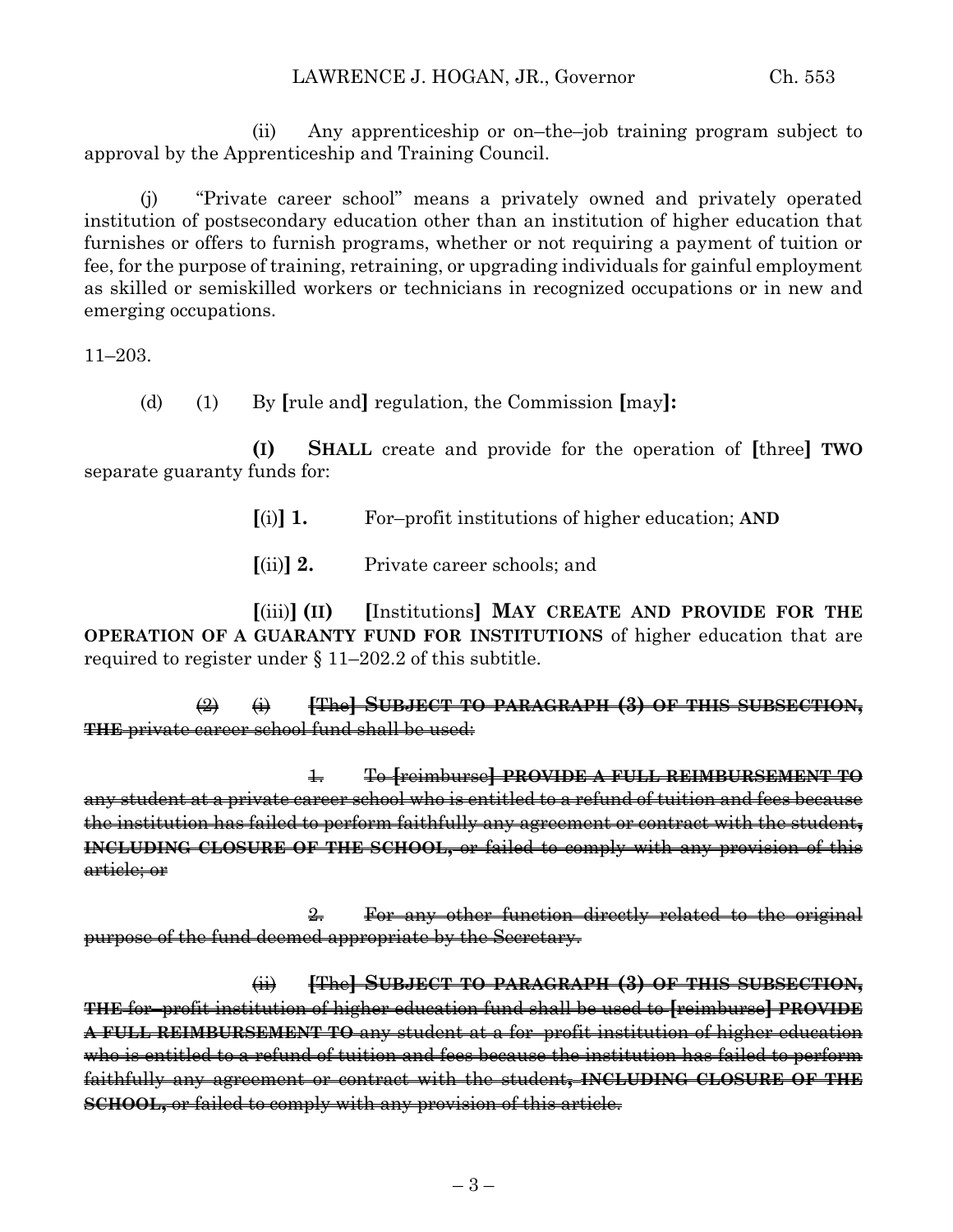### **(2) (I) THE FOR–PROFIT INSTITUTIONS OF HIGHER EDUCATION FUND AND THE PRIVATE CAREER SCHOOL FUND SHALL BE USED:**

# **1. IN THE EVENT OF A SCHOOL CLOSURE BY A FOR–PROFIT INSTITUTION OF HIGHER EDUCATION OR A PRIVATE CAREER SCHOOL, TO PROVIDE A FULL REFUND OF TUITION AND FEES INCURRED BY A STUDENT THAT HAVE NOT BEEN REIMBURSED OR DISCHARGED;**

# **2. SUBJECT TO PARAGRAPH (3) OF THIS SUBSECTION, TO PROVIDE A REFUND, AS DETERMINED BY THE SECRETARY, OF TUITION AND FEES INCURRED BY A STUDENT THAT HAVE NOT BEEN REIMBURSED OR DISCHARGED, IF A FOR–PROFIT INSTITUTION OF HIGHER EDUCATION OR A PRIVATE CAREER SCHOOL FAILS TO:**

### **A. PERFORM FAITHFULLY ANY ENROLLMENT AGREEMENT OR CONTRACT WITH THE STUDENT; OR**

#### **B. COMPLY WITH ANY PROVISIONS OF THIS ARTICLE; OR**

# **3. FOR ANY OTHER REASON DIRECTLY RELATED TO THE ORIGINAL PURPOSE OF THE FUND DEEMED APPROPRIATE BY THE SECRETARY.**

 $\overrightarrow{lim}$  (II) 1. The fund for institutions of higher education that are required to register under  $\S$  11–202.2 of this subtitle shall be used to reimburse any student at any of these institutions who is entitled to a refund of tuition and fees because the institution has failed to perform faithfully any agreement or contract with the student or failed to comply with any provision of this article.

2. A. After 3 years of claims history during which no claim against the fund has been sustained on behalf of a Maryland student participating in a fully online distance education program offered in the State by an institution registered under § 11–202.2 of this subtitle, the Commission shall exempt that institution from the requirement to contribute to the fund.

B. Notwithstanding subsubsubparagraph A of this subsubparagraph, an institution shall be required to contribute to the fund following a claim against the fund being sustained on behalf of a Maryland student participating in a fully online distance education program offered in the State by the institution.

3. Notwithstanding subsubparagraph 2 of this subparagraph, a student who takes courses from an institution exempted from contribution to the fund under subsubparagraph 2 of this subparagraph may make a claim against the fund in accordance with subsubparagraph 1 of this subparagraph.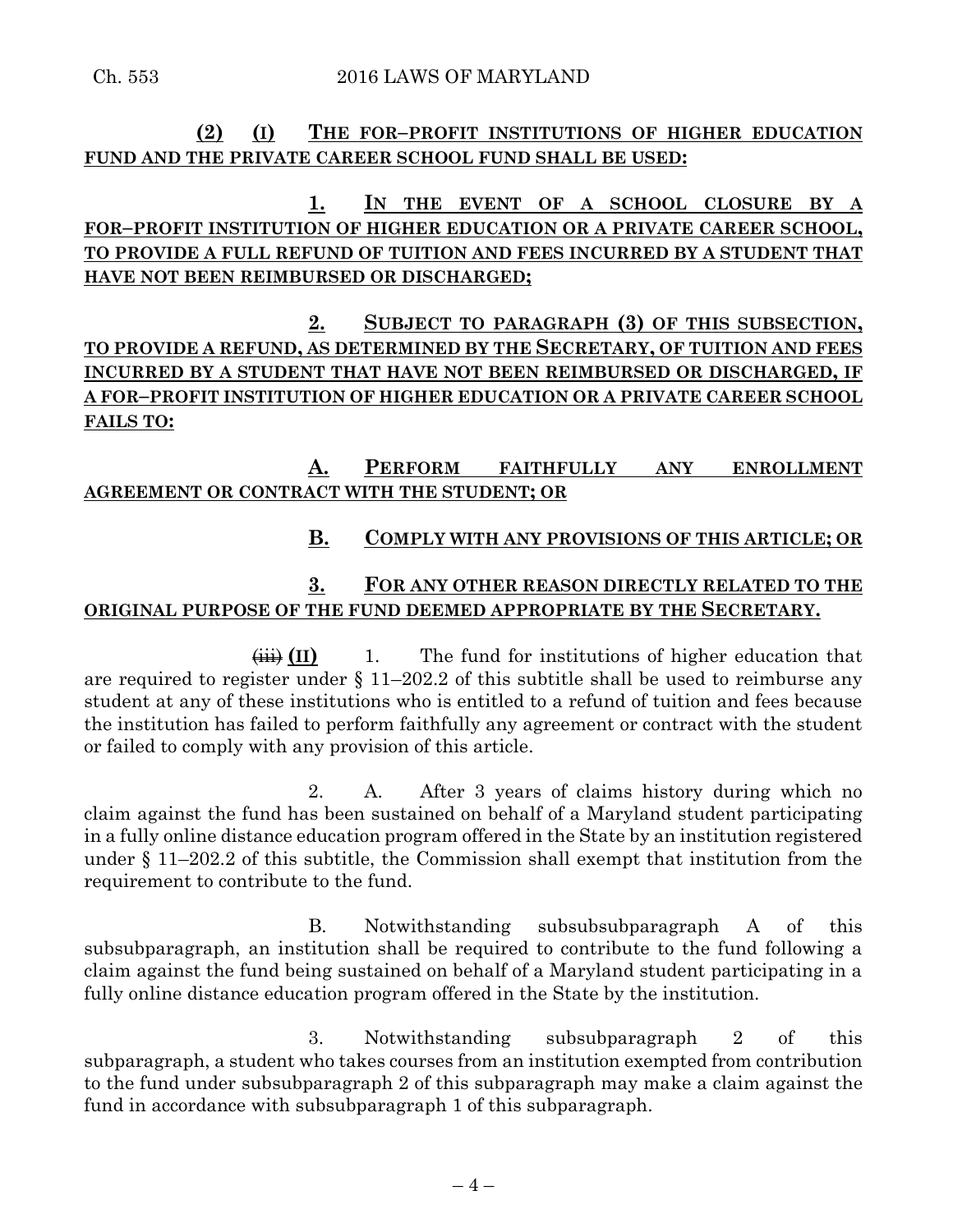$\overline{f(x)}$  (III) 1. The funds shall be continuing, nonlapsing funds, not subject to § 7–302 of the State Finance and Procurement Article.

2. Any unspent portions of the funds may not be transferred or revert to the General Fund of the State, but shall remain in the funds to be used for the purposes specified in this subsection.

3. No other State money may be used to support the funds.

 $\overleftrightarrow{(v)}$  (IV) The Commission shall be subrogated to and may enforce the claim of any student to the extent of any actual or authorized reimbursement from the funds.

# **(3) (I) SUBJECT TO SUBPARAGRAPH (II) OF THIS PARAGRAPH, A STUDENT SHALL FOLLOW THE COMPLAINT PROCESS OF THE INSTITUTION BEFORE MAKING A CLAIM UNDER PARAGRAPH (2)(I)2 OF THIS SUBSECTION TO A GUARANTY FUND ESTABLISHED UNDER THIS SECTION.**

# **(II) IF AN INSTITUTION DOES NOT RESPOND WITHIN 30 DAYS AFTER THE RECEIPT OF A COMPLAINT FILED UNDER SUBPARAGRAPH (I) OF THIS PARAGRAPH, THE STUDENT MAY MAKE A CLAIM TO A GUARANTY FUND ESTABLISHED UNDER THIS SECTION.**

**[**(3)**] (4)** (i) Each for–profit institution of higher education or private career school that is required to obtain a certificate of approval and, subject to paragraph  $(2)(iii)2$  of this subsection, each institution of higher education required to register under § 11–202.2 of this subtitle shall pay an annual fee into the appropriate fund.

(ii) The Commission shall determine the amount of the fee based on the probable amount of money needed for the funds for each fiscal year. If the moneys in the guaranty funds are insufficient to satisfy duly authorized claims, the participating institutions may be reassessed and shall pay the additional amounts required.

(iii) The Commission may not issue a certificate of approval or registration to, and shall revoke any certificate of approval or registration previously issued to, an institution that fails to pay any annual fee or reassessment.

(iv) The Commission shall deposit into the appropriate fund any penalty assessed against a for–profit institution of higher education, institution of higher education required to register under § 11–202.2 of this subtitle, or private career school, respectively, under the terms of § 11–204 of this subtitle.

**[**(4)**] (5)** (i) The funds shall be maintained by the State Comptroller who may deposit the assets of the funds in any manner that is consistent with the purposes of the funds.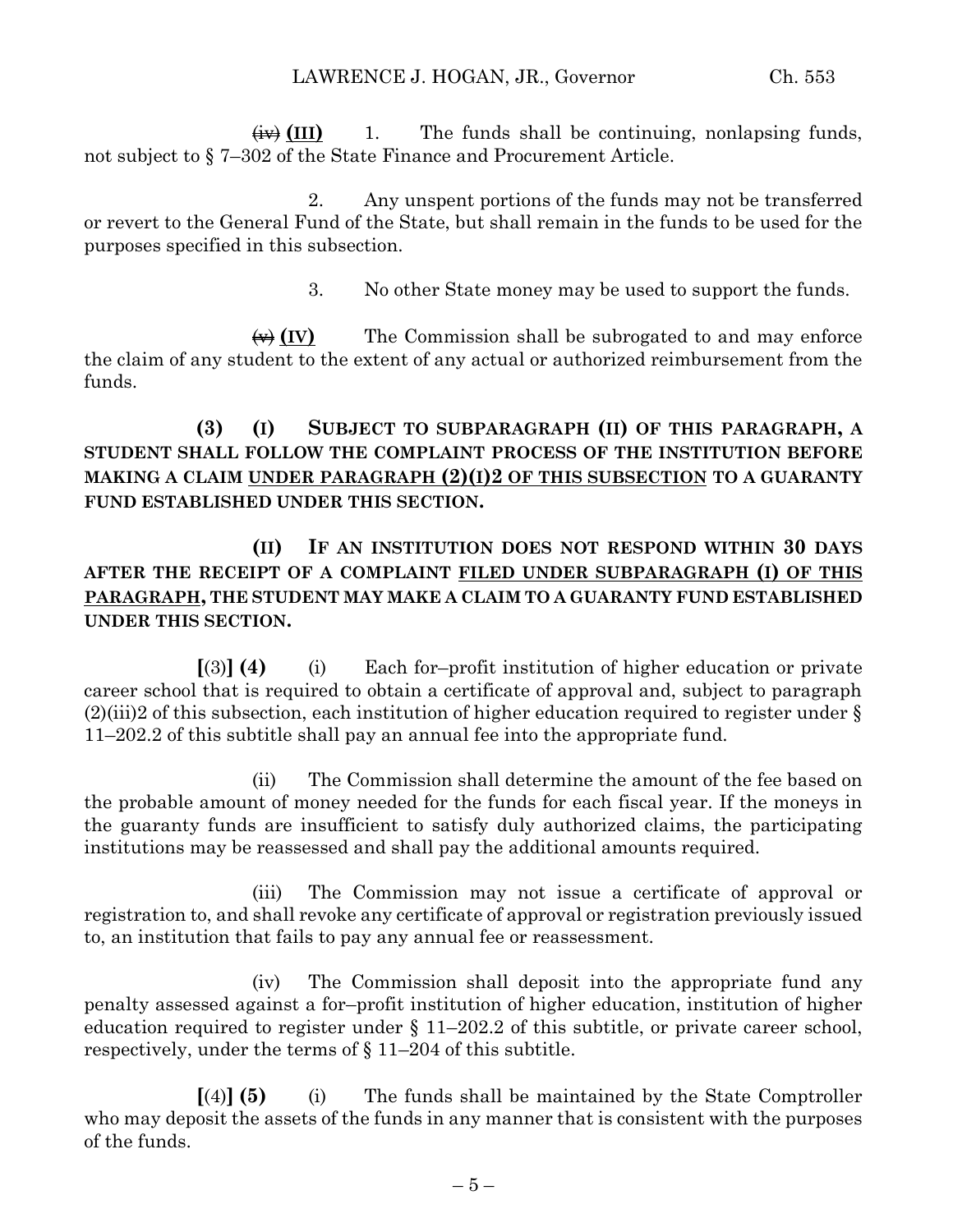(ii) All interest or other return on fund investments shall be credited to the funds.

**[**(5)**] (6)** The Commission, through the Attorney General, may enforce any claim to which the Commission has been subrogated under this subsection.

(e) On or before December 1 each year, the Commission shall report to the Governor and, in accordance with § 2–1246 of the State Government Article, the General Assembly, regarding:

(1) The number of claims made against each guaranty fund established under this section;

(2) The type, size, and program of the institutions against which the claims are made;

# **(3) THE REASON FOR THE CLAIM, INCLUDING WHETHER THE PRIVATE CAREER SCHOOL OR FOR–PROFIT INSTITUTION OF HIGHER EDUCATION CLOSED AND, IF SO, WHETHER SOME STUDENTS WERE ABLE TO FINISH THEIR PROGRAM DESPITE THE CLOSURE AND, IF SO, HOW MANY;**

**[**(3)**] (4)** The number of claims that are approved and the associated payouts from the funds; and

**[**(4)**] (5)** The number of claims that are denied.

**[**15–118.**] 11–408.**

**[**(a) This section applies to a public senior higher education institution and a community college in the State.**]**

# **(A) EACH INSTITUTION OF POSTSECONDARY EDUCATION THAT OPERATES IN THE STATE AND THAT IS REQUIRED TO MAKE A NET PRICE CALCULATOR PUBLICLY AVAILABLE ON ITS WEB SITE UNDER THE FEDERAL HIGHER EDUCATION OPPORTUNITY ACT OF 2008, 20 U.S.C.A. § 1015A, SHALL ENSURE THAT THE NET PRICE CALCULATOR IS POSTED ON ITS WEB SITE IN A CONSPICUOUS LOCATION.**

(b) (1) **[**Beginning in the 2014–2015 academic year, for**] FOR** all first–time, full–time undergraduate **[**freshmen, an institution of higher education**] STUDENTS AT AN INSTITUTION OF POSTSECONDARY EDUCATION THAT OPERATES IN THE STATE, THE INSTITUTION** shall provide to the student information on the cost of higher education at the institution by completing and mailing or providing electronically, at a minimum, the